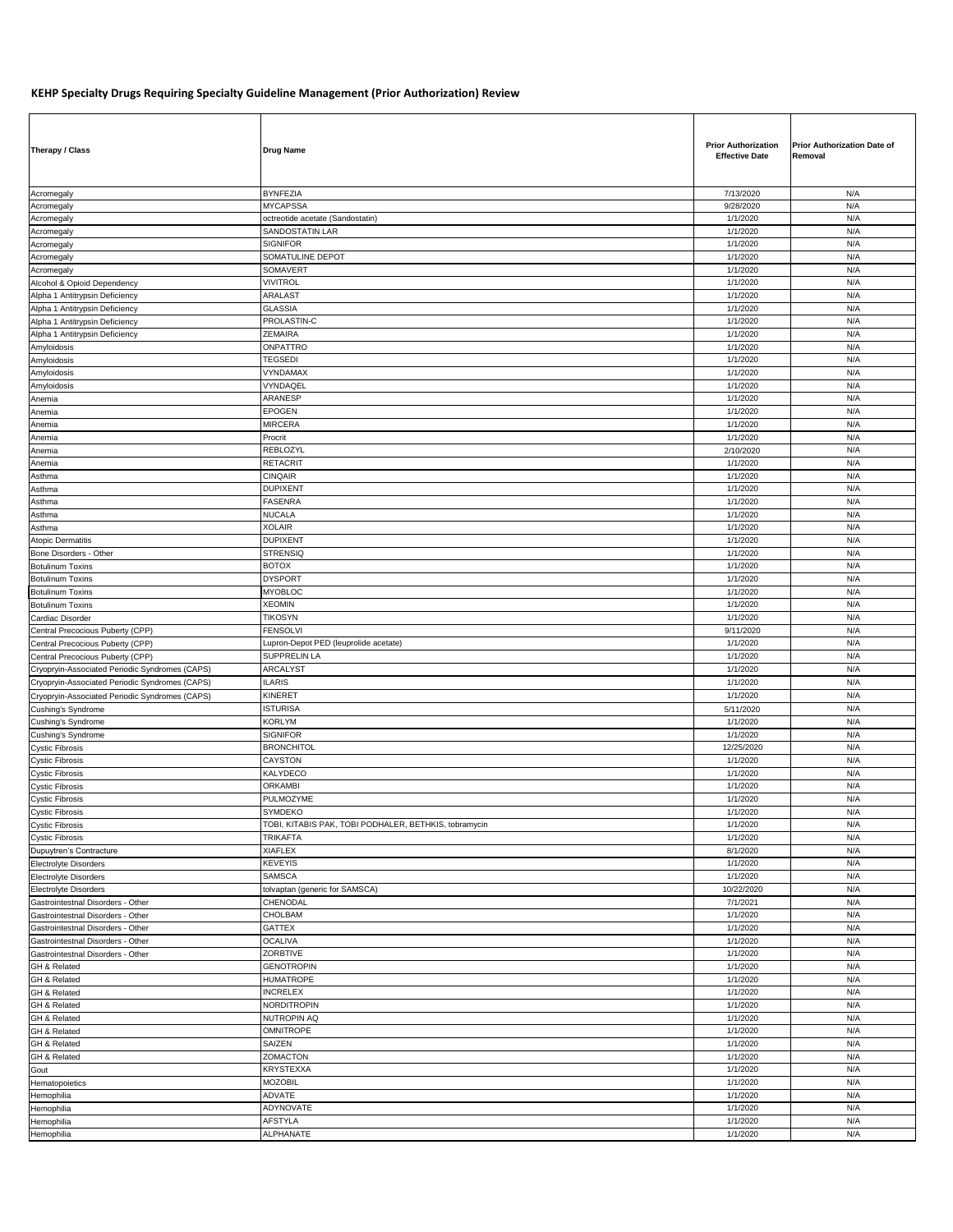| Hemophilia                  | ALPHANINE SD                                                           | 1/1/2020  | N/A       |
|-----------------------------|------------------------------------------------------------------------|-----------|-----------|
| Hemophilia                  | <b>ALPROLIX</b>                                                        | 1/1/2020  | N/A       |
|                             |                                                                        |           |           |
| Hemophilia                  | <b>BEBULIN</b>                                                         | 1/1/2020  | 8/1/2021  |
| Hemophilia                  | <b>BENEFIX</b>                                                         | 1/1/2020  | N/A       |
|                             |                                                                        |           |           |
| Hemophilia                  | COAGADEX                                                               | 1/1/2020  | N/A       |
| Hemophilia                  | CORIFACT                                                               | 8/1/2020  | N/A       |
|                             |                                                                        |           |           |
| Hemophilia                  | <b>ELOCTATE</b>                                                        | 1/1/2020  | N/A       |
| Hemophilia                  | <b>ESPEROCT</b>                                                        | 5/15/2020 | N/A       |
|                             |                                                                        |           |           |
| Hemophilia                  | <b>FEIBA</b>                                                           | 1/1/2020  | N/A       |
| Hemophilia                  | <b>FIBRYGA</b>                                                         | 8/1/2020  | N/A       |
|                             |                                                                        |           |           |
| Hemophilia                  | HELIXATE FS, KOGENATE FS, NUWIQ                                        | 1/1/2020  | N/A       |
| Hemophilia                  | <b>HEMLIBRA</b>                                                        | 1/1/2020  | N/A       |
|                             |                                                                        |           |           |
| Hemophilia                  | <b>HEMOFIL M</b>                                                       | 1/1/2020  | N/A       |
| Hemophilia                  | HUMATE-P                                                               | 1/1/2020  | N/A       |
|                             |                                                                        |           |           |
| Hemophilia                  | <b>IDELVION</b>                                                        | 1/1/2020  | N/A       |
| Hemophilia                  | <b>IXINITY</b>                                                         | 1/1/2020  | N/A       |
|                             |                                                                        |           |           |
| Hemophilia                  | JIVI                                                                   | 1/1/2020  | N/A       |
| Hemophilia                  | KOATE                                                                  | 1/1/2020  | N/A       |
|                             |                                                                        |           |           |
| Hemophilia                  | <b>KOVALTRY</b>                                                        | 1/1/2020  | N/A       |
| Hemophilia                  | MONOCLATE-P                                                            | 1/1/2020  | N/A       |
|                             |                                                                        |           |           |
| Hemophilia                  | <b>MONONINE</b>                                                        | 1/1/2020  | N/A       |
| Hemophilia                  | NOVOEIGHT                                                              | 1/1/2020  | N/A       |
|                             |                                                                        |           |           |
| Hemophilia                  | NOVOSEVEN RT                                                           | 1/1/2020  | N/A       |
| Hemophilia                  | OBIZUR                                                                 | 1/1/2020  | N/A       |
|                             |                                                                        |           |           |
| Hemophilia                  | PROFILNINE                                                             | 1/1/2020  | N/A       |
| Hemophilia                  | <b>REBINYN</b>                                                         | 1/1/2020  | N/A       |
|                             |                                                                        |           |           |
| Hemophilia                  | <b>RECOMBINATE</b>                                                     | 1/1/2020  | N/A       |
| Hemophilia                  | RIASTAP                                                                | 8/1/2020  | N/A       |
|                             |                                                                        |           |           |
| Hemophilia                  | <b>RIXUBIS</b>                                                         | 1/1/2020  | N/A       |
| Hemophilia                  | <b>SEVENFACT</b>                                                       | 6/12/2020 | N/A       |
|                             |                                                                        |           |           |
| Hemophilia                  | <b>STIMATE</b>                                                         | 1/1/2020  | N/A       |
| Hemophilia                  | TRETTEN                                                                | 8/1/2020  | N/A       |
|                             |                                                                        |           |           |
| Hemophilia                  | VONVENDI                                                               | 1/1/2020  | N/A       |
| Hemophilia                  | WILATE                                                                 | 1/1/2020  | N/A       |
|                             |                                                                        |           |           |
| Hemophilia                  | <b>XYNTHA</b>                                                          | 1/1/2020  | N/A       |
| <b>Hepatitis C</b>          | COPEGUS, MODERIBA, REBETOL, RIBAPAK, RIBASPHERE, RIBATAB and RIBAVIRIN | 1/1/2020  | N/A       |
|                             |                                                                        |           |           |
| Hepatitis C                 | DAKLINZA                                                               | 1/1/2020  | 6/30/2021 |
| <b>Hepatitis C</b>          | EPCLUSA                                                                | 1/1/2020  | N/A       |
|                             |                                                                        |           |           |
| <b>Hepatitis C</b>          | <b>HARVONI</b>                                                         | 1/1/2020  | N/A       |
|                             | MAVYRET                                                                | 1/1/2020  | N/A       |
| <b>Hepatitis C</b>          |                                                                        |           |           |
| <b>Hepatitis C</b>          | <b>OLYSIO</b>                                                          | 1/1/2020  | 6/30/2021 |
|                             |                                                                        |           |           |
|                             |                                                                        |           |           |
| <b>Hepatitis C</b>          | PEGASYS                                                                | 1/1/2020  | N/A       |
| <b>Hepatitis C</b>          | SOVALDI                                                                | 1/1/2020  | N/A       |
|                             |                                                                        |           |           |
| <b>Hepatitis C</b>          | <b>TECHNIVIE</b>                                                       | 1/1/2020  | 6/30/2021 |
| <b>Hepatitis C</b>          | VIEKIRA PAK TAB                                                        | 1/1/2020  | N/A       |
|                             |                                                                        |           |           |
| <b>Hepatitis C</b>          | VIEKIRA XR TAB                                                         | 1/1/2020  | 6/30/2021 |
| <b>Hepatitis C</b>          | VOSEVI                                                                 | 1/1/2020  | N/A       |
|                             |                                                                        |           |           |
| Hepatitis C                 | ZEPATIER                                                               | 1/1/2020  | N/A       |
| Hereditry Angioedema        | <b>BERINERT</b>                                                        | 1/1/2020  | N/A       |
|                             |                                                                        |           |           |
| Hereditry Angioedema        | <b>CINRYZE</b>                                                         | 1/1/2020  | N/A       |
| Hereditry Angioedema        | <b>FIRAZYR</b>                                                         | 1/1/2020  | N/A       |
|                             |                                                                        |           |           |
| Hereditry Angioedema        | HAEGARDA                                                               | 1/1/2020  | N/A       |
| Hereditry Angioedema        | <b>KALBITOR</b>                                                        | 1/1/2020  | N/A       |
|                             |                                                                        |           | N/A       |
| Hereditry Angioedema        | ORLADEYO                                                               | 2/4/2021  |           |
| Hereditry Angioedema        | <b>RUCONEST</b>                                                        | 1/1/2020  | N/A       |
|                             |                                                                        |           | N/A       |
| <b>Hereditry Angioedema</b> | TAKHZYRO                                                               | 1/1/2020  |           |
| HIV                         | CABENUVA                                                               | 4/5/2021  | N/A       |
| HIV                         | <b>EGRIFTA</b>                                                         | 1/1/2020  | N/A       |
|                             |                                                                        |           |           |
| HIV                         | <b>SEROSTIM</b>                                                        | 1/1/2020  | N/A       |
| HIV                         | <b>FUZEON</b>                                                          | 8/1/2020  | N/A       |
|                             |                                                                        |           |           |
| <b>Hormonal Therapies</b>   | AVEED                                                                  | 1/1/2020  | N/A       |
| <b>Hormonal Therapies</b>   | <b>ELIGARD</b>                                                         | 1/1/2020  | N/A       |
|                             |                                                                        |           |           |
| Hormonal Therapies          | <b>FIRMAGON</b>                                                        | 1/1/2020  | N/A       |
| <b>Hormonal Therapies</b>   | LEUPROLIDE ACETATE                                                     | 1/1/2020  | N/A       |
|                             |                                                                        |           |           |
| <b>Hormonal Therapies</b>   | LUPANETA                                                               | 1/1/2020  | N/A       |
| Hormonal Therapies          | LUPRON DEPOT                                                           | 1/1/2020  | N/A       |
|                             |                                                                        |           |           |
| Hormonal Therapies          | NATPARA                                                                | 1/1/2020  | N/A       |
| Hormonal Therapies          | TRELSTAR DEP, TRELSTAR LA, TRELSTAR MIX                                | 1/1/2020  | N/A       |
|                             |                                                                        |           |           |
| <b>Hormonal Therapies</b>   | <b>TRIPTODUR</b>                                                       | 1/1/2020  | N/A       |
| <b>Hormonal Therapies</b>   | VANTAS                                                                 | 1/1/2020  | N/A       |
|                             |                                                                        |           |           |
| Hormonal Therapies          | ZOLADEX                                                                | 1/1/2020  | N/A       |
| <b>IBD</b>                  | <b>AVSOLA</b>                                                          | 4/1/2020  | N/A       |
|                             |                                                                        |           |           |
| <b>IBD</b>                  | CIMZIA                                                                 | 1/1/2020  | N/A       |
| <b>IBD</b>                  | <b>ENTYVIO</b>                                                         | 1/1/2020  | N/A       |
|                             |                                                                        |           |           |
| <b>IBD</b>                  | <b>HUMIRA</b>                                                          | 1/1/2020  | N/A       |
| <b>IBD</b>                  | <b>INFLECTRA</b>                                                       | 1/1/2020  | N/A       |
|                             |                                                                        |           |           |
| <b>IBD</b>                  | REMICADE                                                               | 1/1/2020  | N/A       |
| <b>IBD</b>                  | <b>RENFLEXIS</b>                                                       | 1/1/2020  | N/A       |
|                             |                                                                        |           |           |
| <b>IBD</b>                  | <b>SIMPONI</b>                                                         | 1/1/2020  | N/A       |
| <b>IBD</b>                  | <b>STELARA</b>                                                         | 1/1/2020  | N/A       |
|                             |                                                                        |           |           |
| <b>IBD</b>                  | <b>TYSABRI</b>                                                         | 1/1/2020  | N/A       |
| Pulmonary Disorders - Other | <b>ESBRIET</b>                                                         | 1/1/2020  | N/A       |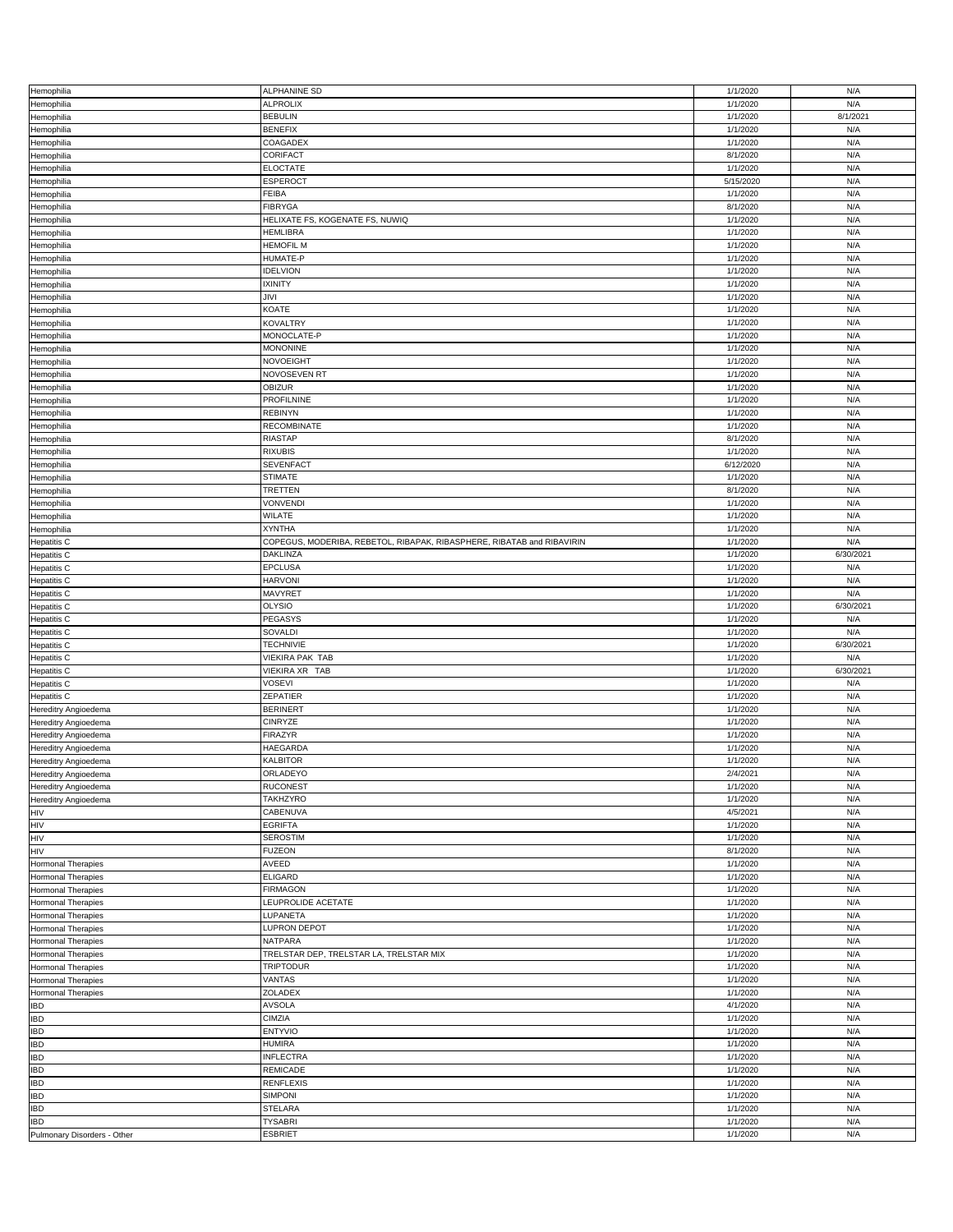| Pulmonary Disorders - Other                         | <b>OFEV</b>                    | 1/1/2020             | N/A        |
|-----------------------------------------------------|--------------------------------|----------------------|------------|
| <b>Infectious Disease</b>                           | <b>ACTIMMUNE</b>               | 1/1/2020             | N/A        |
| <b>Infectious Disease</b>                           | ARIKAYCE                       | 8/1/2020             | N/A        |
|                                                     |                                |                      |            |
| Intravenous Immune Globulin (IVIG)/Immune Therapies | <b>ASCENIV</b>                 | 1/1/2020             | N/A        |
| Intravenous Immune Globulin (IVIG)/Immune Therapies | <b>BIVIGAM</b>                 | 1/1/2020             | N/A        |
|                                                     |                                |                      |            |
| Intravenous Immune Globulin (IVIG)/Immune Therapies | <b>CARIMUNE NF</b>             | 1/1/2020             | N/A        |
| Intravenous Immune Globulin (IVIG)/Immune Therapies | CUTAQUIG                       | 1/1/2020             | N/A        |
| Intravenous Immune Globulin (IVIG)/Immune Therapies | <b>CUVITRU</b>                 | 1/1/2020             | N/A        |
|                                                     |                                |                      |            |
| Intravenous Immune Globulin (IVIG)/Immune Therapies | FLEBOGAMMA                     | 1/1/2020             | N/A        |
| Intravenous Immune Globulin (IVIG)/Immune Therapies | <b>GAMASTAN S/D</b>            | 1/1/2020             | N/A        |
|                                                     |                                |                      |            |
| Intravenous Immune Globulin (IVIG)/Immune Therapies | GAMMAGARD                      | 1/1/2020             | N/A        |
| Intravenous Immune Globulin (IVIG)/Immune Therapies | GAMMAKED                       | 1/1/2020             | N/A        |
|                                                     |                                |                      | N/A        |
| Intravenous Immune Globulin (IVIG)/Immune Therapies | <b>GAMMAPLEX</b>               | 1/1/2020             |            |
| Intravenous Immune Globulin (IVIG)/Immune Therapies | GAMUNEX-C                      | 1/1/2020             | N/A        |
| Intravenous Immune Globulin (IVIG)/Immune Therapies | HIZENTRA                       | 1/1/2020             | N/A        |
|                                                     |                                |                      |            |
| Intravenous Immune Globulin (IVIG)/Immune Therapies | <b>HYQVIA</b>                  | 1/1/2020             | N/A        |
| Intravenous Immune Globulin (IVIG)/Immune Therapies | <b>OCTAGAM</b>                 | 1/1/2020             | N/A        |
|                                                     |                                |                      |            |
| Intravenous Immune Globulin (IVIG)/Immune Therapies | PANZYGA                        | 1/1/2020             | N/A        |
| Intravenous Immune Globulin (IVIG)/Immune Therapies | PRIVIGEN                       | 1/1/2020             | N/A        |
|                                                     |                                |                      |            |
| Intravenous Immune Globulin (IVIG)/Immune Therapies | <b>XEMBIFY</b>                 | 1/1/2020             | N/A        |
| Iron Overload                                       | DESFERAL (deferoxamine)        | 1/1/2020             | N/A        |
|                                                     |                                |                      |            |
| Iron Overload                                       | EXJADE                         | 1/1/2020             | N/A        |
| Iron Overload                                       | <b>FERRIPROX</b>               | 1/1/2020             | N/A        |
|                                                     | JADENU                         | 1/1/2020             | N/A        |
| Iron Overload                                       |                                |                      |            |
| <b>Lipid Disorders</b>                              | EVKEEZA                        | 4/9/2021             | N/A        |
| ipid Disorders                                      | <b>JUXTAPID</b>                | 1/1/2020             | N/A        |
|                                                     |                                |                      |            |
| Lipid Disorders                                     | KYNAMRO                        | 1/1/2020             | 6/30/2021  |
| Lipid Disorders                                     | PRALUENT                       | 1/1/2020             | N/A        |
|                                                     |                                |                      |            |
| <b>Lipid Disorders</b>                              | REPATHA                        | 1/1/2020             | N/A        |
| Lipodystrophy                                       | <b>MYALEPT</b>                 | 1/1/2020             | N/A        |
|                                                     |                                |                      |            |
| Lysosomal Storage Disorders                         | ADAGEN                         | 1/1/2020             | N/A        |
| _ysosomal Storage Disorders                         | ALDURAZYME                     | 1/1/2020             | N/A        |
|                                                     |                                |                      |            |
| Lysosomal Storage Disorders                         | CERDELGA                       | 1/1/2020             | N/A        |
| Lysosomal Storage Disorders                         | CEREZYME                       | 1/1/2020             | N/A        |
|                                                     |                                |                      | N/A        |
| Lysosomal Storage Disorders                         | CYSTADANE                      | 8/1/2020             |            |
| Lysosomal Storage Disorders                         | CYSTADROPS                     | 11/5/2020            | N/A        |
|                                                     | CYSTAGON                       | 1/1/2020             | N/A        |
| Lysosomal Storage Disorders                         |                                |                      |            |
| Lysosomal Storage Disorders                         | CYSTARAN                       | 1/1/2020             | N/A        |
|                                                     | <b>ELAPRASE</b>                | 1/1/2020             | N/A        |
| Lysosomal Storage Disorders                         |                                |                      |            |
| _ysosomal Storage Disorders                         | <b>ELELYSO</b>                 | 1/1/2020             | N/A        |
| Lysosomal Storage Disorders                         | FABRAZYME                      | 1/1/2020             | N/A        |
|                                                     |                                |                      |            |
| Lysosomal Storage Disorders                         | GALAFOLD                       | 1/1/2020             | N/A        |
| Lysosomal Storage Disorders                         | KANUMA                         | 1/1/2020             | N/A        |
|                                                     |                                |                      |            |
| Lysosomal Storage Disorders                         | <b>LUMIZYME</b>                | 1/1/2020             | N/A        |
| Lysosomal Storage Disorders                         | <b>MEPSEVII</b>                | 1/1/2020             | N/A        |
|                                                     |                                |                      |            |
| Lysosomal Storage Disorders                         | NAGLAZYME                      | 1/1/2020             | N/A        |
| ysosomal Storage Disorders                          | <b>NITYR</b>                   | 1/1/2020             | N/A        |
|                                                     |                                |                      |            |
| Lysosomal Storage Disorders                         | ORFADIN                        | 1/1/2020             | N/A        |
| Lysosomal Storage Disorders                         | PROCYSBI GRANULES              | 2/24/2020            | N/A        |
|                                                     |                                |                      | N/A        |
| Lysosomal Storage Disorders                         | PROCYSBI CAPS                  | 1/1/2020             |            |
| Lysosomal Storage Disorders                         | VIMIZIM                        | 1/1/2020             | N/A        |
| Lysosomal Storage Disorders                         | VPRIV                          | 1/1/2020             | N/A        |
|                                                     |                                |                      |            |
| Lysosomal Storage Disorders                         | ZAVESCA                        | 1/1/2020             | N/A        |
| <b>Mental Health Conditions</b>                     | SPRAVATO                       | 1/1/2020             | N/A        |
|                                                     |                                |                      |            |
| <b>Mental Health Conditions</b>                     | <b>ZULRESSO</b>                | 1/1/2020             | N/A        |
| <b>Movement Disorders</b>                           | <b>APOKYN</b>                  | 1/1/2020             | N/A        |
|                                                     |                                |                      |            |
| <b>Movement Disorders</b>                           | <b>AUSTEDO</b>                 | 1/1/2020             | N/A        |
| Movement Disorders                                  | <b>DUOPA</b>                   | 8/1/2020             | N/A        |
|                                                     | <b>INBRIJA</b>                 | 1/1/2020             | N/A        |
| <b>Movement Disorders</b>                           |                                |                      |            |
| Movement Disorders                                  | <b>INGREZZA</b>                | 1/1/2020             | N/A        |
| Movement Disorders                                  | KYNMOBI                        | 8/24/2020            | N/A        |
|                                                     |                                |                      |            |
| Movement Disorders                                  | NORTHERA                       | 1/1/2020             | N/A        |
| <b>Movement Disorders</b>                           | NUPLAZID                       | 1/1/2020             | N/A        |
|                                                     |                                |                      |            |
| <b>Movement Disorders</b>                           | <b>RADICAVA</b>                | 1/1/2020             | N/A        |
| Movement Disorders                                  | XENAZINE                       | 1/1/2020             | N/A        |
|                                                     |                                |                      |            |
| <b>MS</b>                                           | AMPYRA                         | 1/1/2020             | N/A        |
| <b>MS</b>                                           | <b>AUBAGIO</b>                 | 1/1/2020             | N/A        |
| <b>MS</b>                                           | AVONEX                         | 1/1/2020             | N/A        |
|                                                     |                                |                      |            |
| <b>MS</b>                                           | <b>BAFIERTAM</b>               | 7/3/2020             | N/A        |
| <b>MS</b>                                           | <b>BETASERON</b>               | 1/1/2020             | N/A        |
|                                                     |                                |                      |            |
| <b>MS</b>                                           | COPAXONE                       | 1/1/2020             | N/A        |
| <b>MS</b>                                           | EXTAVIA                        | 1/1/2020             | N/A        |
|                                                     |                                |                      |            |
| <b>MS</b>                                           | <b>GILENYA</b>                 | 1/1/2020             | N/A        |
| <b>MS</b>                                           | <b>GLATOPA</b>                 | 1/1/2020             | N/A        |
|                                                     |                                |                      |            |
| MS                                                  | <b>KESIMPTA</b>                | 10/19/2020           | N/A        |
| <b>MS</b>                                           | LEMTRADA                       | 1/1/2020             | N/A        |
| <b>MS</b>                                           | MAVENCLAD                      | 1/1/2020             | N/A        |
|                                                     |                                |                      |            |
| <b>MS</b>                                           |                                |                      |            |
|                                                     | MAYZENT                        | 1/1/2020             | N/A        |
|                                                     |                                |                      |            |
| <b>MS</b><br><b>MS</b>                              | mitoxantrone<br><b>OCREVUS</b> | 1/1/2020<br>1/1/2020 | N/A<br>N/A |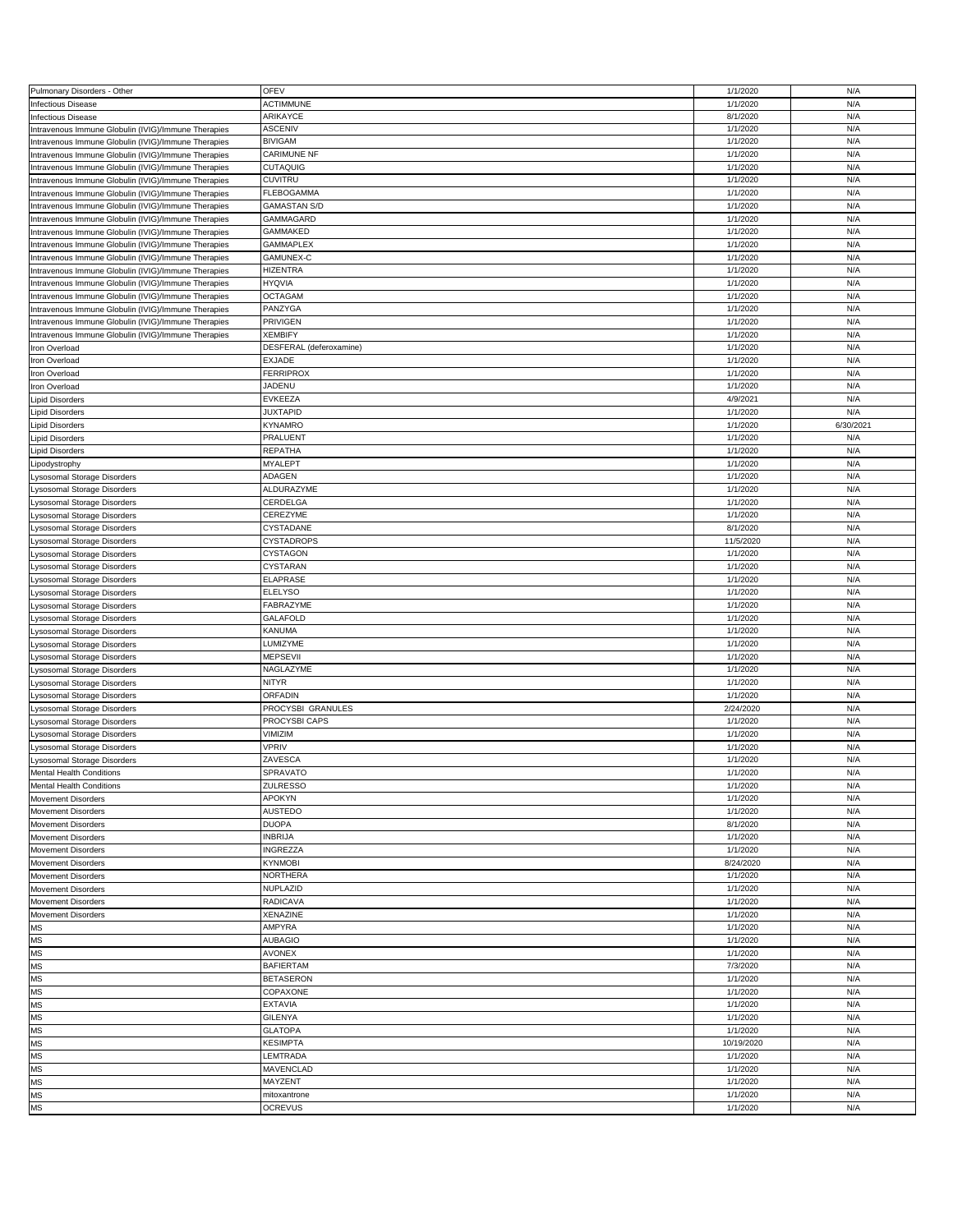| <b>MS</b>               | PLEGRIDY                  | 1/1/2020             | N/A        |
|-------------------------|---------------------------|----------------------|------------|
| <b>MS</b>               | PONVORY                   | 5/24/2021            | N/A        |
|                         |                           |                      |            |
| <b>MS</b>               | REBIF                     | 1/1/2020             | N/A        |
| <b>MS</b>               | <b>TECFIDERA</b>          | 1/1/2020             | N/A        |
|                         |                           |                      |            |
| <b>MS</b>               | <b>TYSABRI</b>            | 1/1/2020             | N/A        |
| <b>MS</b>               | <b>VUMERITY</b>           | 1/1/2020             | N/A        |
|                         |                           |                      |            |
| <b>MS</b>               | ZEPOSIA                   | 7/3/2020             | N/A        |
| <b>MS</b>               | ZINBRYTA                  | 1/1/2020             | 6/30/2021  |
|                         |                           |                      |            |
| Muscular Dystrophy      | AMONDYS 45                | 4/23/2021            | N/A        |
| Muscular Dystrophy      | <b>EMFLAZA</b>            | 1/1/2020             | N/A        |
|                         |                           |                      |            |
| Muscular Dystrophy      | EXONDYS 51                | 1/1/2020             | N/A        |
| Muscular Dystrophy      | <b>VILTEPSO</b>           | 10/19/2020           | N/A        |
|                         |                           |                      |            |
| Muscular Dystrophy      | VYONDYS 53                | 3/2/2020             | N/A        |
| Neuromuscular           | <b>EVRYSDI</b>            | 9/11/2020            | N/A        |
|                         |                           |                      |            |
| <b>NEUTROPENIA</b>      | <b>FULPHILA</b>           | 1/1/2020             | N/A        |
| NEUTROPENIA             | <b>GRANIX</b>             | 1/1/2020             | N/A        |
|                         |                           |                      |            |
| NEUTROPENIA             | LEUKINE                   | 1/1/2020             | N/A        |
| NEUTROPENIA             | NEULASTA                  | 1/1/2020             | N/A        |
|                         |                           |                      |            |
| NEUTROPENIA             | NEUPOGEN                  | 1/1/2020             | N/A        |
| NEUTROPENIA             | NIVESTYM                  |                      | N/A        |
|                         |                           | 1/1/2020             |            |
| NEUTROPENIA             | <b>NYVEPRIA</b>           | 9/29/2020            | N/A        |
|                         |                           |                      |            |
| NEUTROPENIA             | <b>UDENYCA</b>            | 1/1/2020             | N/A        |
| NEUTROPENIA             | ZARXIO                    | 1/1/2020             | N/A        |
|                         |                           |                      |            |
| <b>NEUTROPENIA</b>      | ZIEXTENZO                 | 3/18/2020            | N/A        |
| <b>Ocular Disorders</b> | <b>AVASTIN</b>            | 1/1/2020             | N/A        |
|                         |                           |                      |            |
| <b>Ocular Disorders</b> | <b>BEOVU</b>              | 1/1/2020             | N/A        |
| <b>Ocular Disorders</b> | EYLEA                     | 1/1/2020             | N/A        |
|                         |                           |                      |            |
| <b>Ocular Disorders</b> | <b>JETREA</b>             | 8/1/2020             | N/A        |
|                         | LUCENTIS                  | 1/1/2020             | N/A        |
| <b>Ocular Disorders</b> |                           |                      |            |
| <b>Ocular Disorders</b> | <b>MACUGEN</b>            | 8/1/2020             | N/A        |
|                         | OXERVATE                  | 1/1/2020             | N/A        |
| <b>Ocular Disorders</b> |                           |                      |            |
| <b>Ocular Disorders</b> | TEPEZZA                   | 3/23/2020            | N/A        |
|                         |                           |                      |            |
| Ocular Disorders        | VISUDYNE                  | 8/1/2020             | N/A        |
| Oncology                | <b>ADCETRIS</b>           | 1/1/2020             | N/A        |
|                         |                           |                      |            |
| Oncology                | AFINITOR                  | 1/1/2020             | N/A        |
| Oncology                | <b>ALECENSA</b>           | 1/1/2020             | N/A        |
|                         |                           |                      |            |
| Oncology                | <b>ALIQOPA</b>            | 1/1/2020             | N/A        |
|                         | <b>ALUNBRIG</b>           | 1/1/2020             | N/A        |
| Oncology                |                           |                      |            |
| Oncology                | ARZERRA                   | 1/1/2020             | N/A        |
|                         | <b>ASPARLAS</b>           | 1/1/2020             | N/A        |
| Oncology                |                           |                      |            |
| Oncology                | <b>AVASTIN</b>            | 1/1/2020             | N/A        |
|                         |                           |                      |            |
|                         |                           |                      |            |
| Oncology                | AYVAKIT                   | 3/2/2020             | N/A        |
|                         |                           |                      |            |
| Oncology                | AZACITIDINE (VIDAZA)      | 1/1/2020             | N/A        |
| Oncology                | <b>BALVERSA</b>           | 1/1/2020             | N/A        |
|                         |                           |                      |            |
| Oncology                | <b>BAVENCIO</b>           | 1/1/2020             | N/A        |
| Oncology                | <b>BELEODAQ</b>           | 1/1/2020             | N/A        |
|                         |                           |                      |            |
| Oncology                | <b>BELRAPZO</b>           | 2/10/2020            | N/A        |
| Oncology                | <b>BENDAMUSTINE</b>       | 4/17/2020            | N/A        |
|                         |                           |                      |            |
| Oncology                | <b>BENDEKA</b>            | 1/1/2020             | N/A        |
| Oncology                | <b>BESPONSA</b>           | 1/1/2020             | N/A        |
|                         |                           |                      |            |
| Oncology                | <b>BLENREP</b>            | 10/2/2020            | N/A        |
| Oncology                | <b>BLINCYTO</b>           | 1/1/2020             | N/A        |
|                         |                           |                      |            |
| Oncology                | <b>BOSULIF</b>            | 1/1/2020             | N/A        |
| Oncology                | <b>BRAFTOVI</b>           | 1/1/2020             | N/A        |
|                         |                           |                      |            |
| Oncology                | <b>BRUKINSA</b>           | 2/10/2020            | N/A        |
| Oncology                | CABOMETYX                 | 1/1/2020             | N/A        |
|                         |                           |                      |            |
| Oncology                | CALQUENCE                 | 1/1/2020             | N/A        |
| Oncology                | CAPRELSA (vandetanib)     | 1/1/2020             | N/A        |
|                         |                           |                      |            |
| Oncology                | <b>COMETRIQ</b>           | 1/1/2020             | N/A        |
| Oncology                | <b>COPIKTRA</b>           | 1/1/2020             | N/A        |
|                         |                           |                      |            |
| Oncology                | COSELA                    | 4/5/2021             | N/A        |
| Oncology                | COTELLIC                  | 1/1/2020             | N/A        |
|                         |                           |                      |            |
| Oncology                | CYRAMZA                   | 1/1/2020             | N/A        |
|                         | DANYELZA                  | 2/4/2021             | N/A        |
| Oncology                |                           |                      |            |
| Oncology                | <b>DARZALEX</b>           | 1/1/2020             | N/A        |
|                         | DARZALEX FASPRO           | 7/27/2020            | N/A        |
| Oncology                |                           |                      |            |
| Oncology                | <b>DAURISMO</b>           | 1/1/2020             | N/A        |
|                         |                           |                      |            |
| Oncology                | DECITABINE (DACOGEN)      | 1/1/2020             | N/A        |
| Oncology                | <b>EMPLICITI</b>          | 1/1/2020             | N/A        |
|                         |                           |                      |            |
| Oncology                | ENHERTU                   | 3/2/2020             | N/A        |
| Oncology                | <b>ERBITUX</b>            | 1/1/2020             | N/A        |
|                         |                           |                      |            |
| Oncology                | ERIVEDGE                  | 1/1/2020             | N/A        |
| Oncology                | ERLEADA                   | 1/1/2020             | N/A        |
|                         |                           |                      |            |
| Oncology                | ERWINAZE                  | 1/1/2020             | N/A        |
| Oncology                | <b>FARYDAK</b>            | 1/1/2020             | N/A        |
|                         |                           |                      |            |
| Oncology                | <b>FASLODEX</b>           | 8/1/2020             | N/A        |
|                         | <b>FOLOTYN</b>            | 1/1/2020             | N/A        |
| Oncology                |                           |                      |            |
| Oncology                | <b>FOTIVDA</b>            | 5/6/2021             | N/A        |
|                         |                           |                      |            |
| Oncology                | <b>FUSILEV</b>            | 1/1/2020             | N/A        |
| Oncology                | <b>GAVRETO</b>            | 10/30/2020           | N/A        |
|                         |                           |                      |            |
| Oncology<br>Oncology    | GAZYVA<br><b>GILOTRIF</b> | 1/1/2020<br>1/1/2020 | N/A<br>N/A |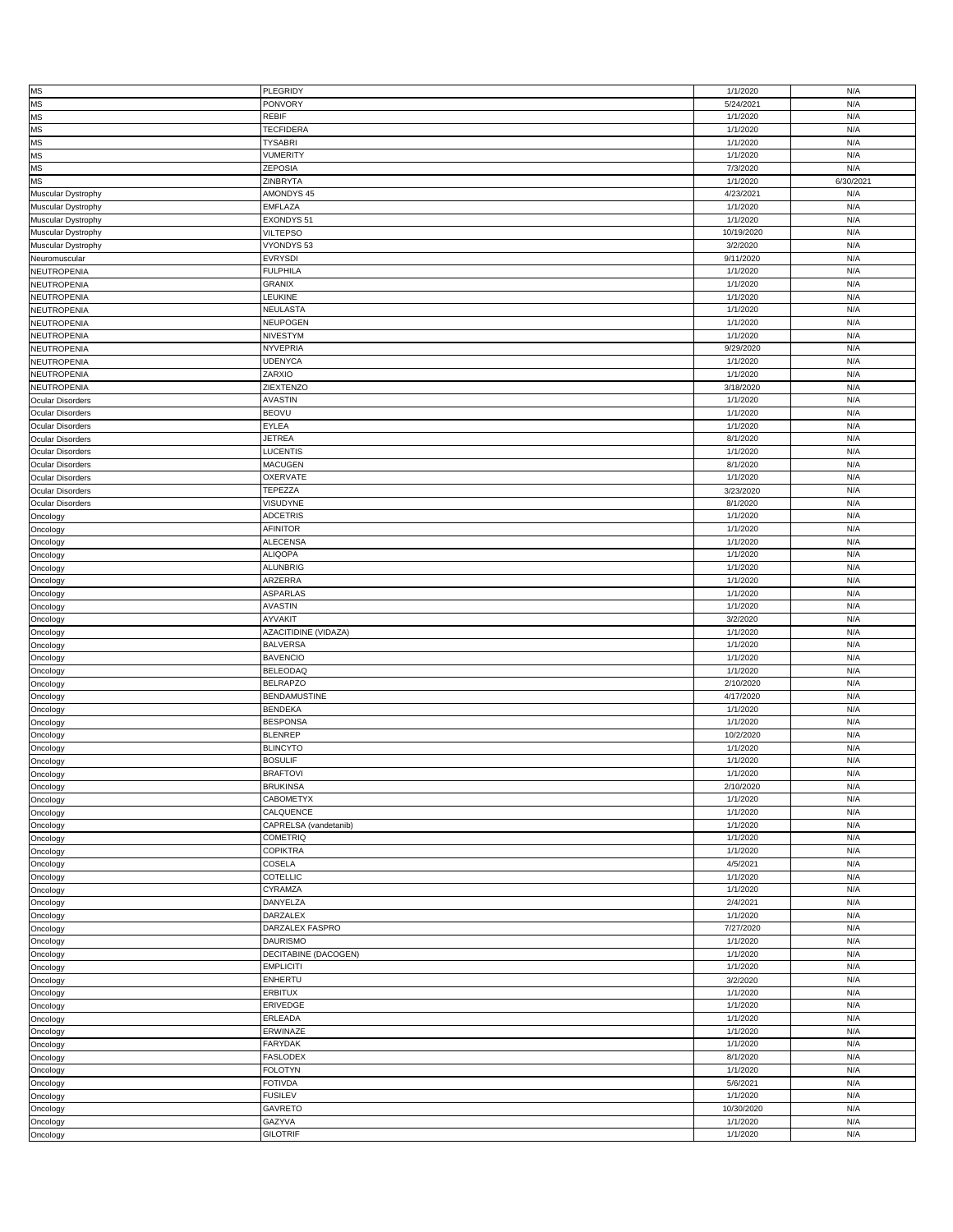| Oncology | <b>GLEEVEC</b>                        | 1/1/2020   | N/A                      |
|----------|---------------------------------------|------------|--------------------------|
| Oncology | <b>HALAVEN</b>                        | 1/1/2020   | N/A                      |
| Oncology | <b>HERCEPTIN</b>                      | 1/1/2020   | N/A                      |
| Oncology | <b>HERCEPTIN HYLECTA</b>              | 1/1/2020   | N/A                      |
|          |                                       |            |                          |
| Oncology | <b>HERZUMA</b>                        | 5/4/2020   | N/A                      |
| Oncology | <b>HYCAMTIN</b>                       | 1/1/2020   | N/A                      |
| Oncology | <b>IBRANCE</b>                        | 1/1/2020   | N/A                      |
|          |                                       |            |                          |
| Oncology | <b>ICLUSIG</b>                        | 1/1/2020   | N/A                      |
| Oncology | <b>IDHIFA</b>                         | 1/1/2020   | N/A                      |
| Oncology | <b>IMBRUVICA</b>                      | 1/1/2020   | N/A                      |
|          |                                       |            |                          |
| Oncology | <b>IMFINZI</b>                        | 1/1/2020   | N/A                      |
| Oncology | <b>IMLYGIC</b>                        | 1/1/2020   | N/A                      |
| Oncology | <b>INQOVI</b>                         | 9/4/2020   | N/A                      |
|          |                                       |            |                          |
| Oncology | <b>INLYTA</b>                         | 1/1/2020   | N/A                      |
| Oncology | <b>INREBIC</b>                        | 1/1/2020   | N/A                      |
| Oncology | <b>INTRON-A</b>                       | 1/1/2020   | N/A                      |
|          |                                       |            |                          |
| Oncology | <b>IRESSA</b>                         | 1/1/2020   | N/A                      |
| Oncology | ISTODAX, ROMIDEPSIN                   | 1/1/2020   | N/A                      |
| Oncology | <b>IXEMPRA</b>                        | 1/1/2020   | N/A                      |
|          |                                       |            |                          |
| Oncology | <b>JAKAFI</b>                         | 1/1/2020   | N/A                      |
| Oncology | <b>JEMPERLI</b>                       | 6/18/2021  | N/A                      |
| Oncology | <b>JEVTANA</b>                        | 1/1/2020   | N/A                      |
|          |                                       |            |                          |
| Oncology | <b>KADCYLA</b>                        | 1/1/2020   | N/A                      |
| Oncology | KANJINTI                              | 1/1/2020   | N/A                      |
| Oncology | KEYTRUDA                              | 1/1/2020   | N/A                      |
|          |                                       |            |                          |
| Oncology | <b>KHAPZORY</b>                       | 1/1/2020   | N/A                      |
| Oncology | KISQALI                               | 1/1/2020   | N/A                      |
|          | KISQALI CO-PAK                        | 1/1/2020   | N/A                      |
| Oncology |                                       |            |                          |
| Oncology | <b>KOSELUGO</b>                       | 6/12/2020  | N/A                      |
| Oncology | <b>KYPROLIS</b>                       | 1/1/2020   | N/A                      |
|          | LARTRUVO                              | 1/1/2020   | 6/30/2021                |
| Oncology |                                       |            |                          |
| Oncology | LENVIMA                               | 1/1/2020   | N/A                      |
| Oncology | LIBTAYO                               | 1/1/2020   | N/A                      |
|          |                                       |            |                          |
| Oncology | LONSURF                               | 1/1/2020   | N/A                      |
| Oncology | LORBRENA                              | 1/1/2020   | N/A                      |
| Oncology | LUMAKRAS                              | 7/19/2021  | N/A                      |
|          |                                       |            |                          |
| Oncology | <b>LUMOXITI</b>                       | 1/1/2020   | N/A                      |
| Oncology | LYNPARZA                              | 1/1/2020   | N/A                      |
| Oncology | MARGENZA                              | 3/2/2021   | N/A                      |
|          |                                       |            |                          |
| Oncology | <b>MEKINIST</b>                       | 1/1/2020   | N/A                      |
| Oncology | <b>MEKTOVI</b>                        | 1/1/2020   | N/A                      |
|          |                                       |            |                          |
|          |                                       |            |                          |
| Oncology | mitoxantrone                          | 9/15/2020  | N/A                      |
| Oncology | <b>MONJUVI</b>                        | 10/16/2020 | N/A                      |
|          | <b>MVASI</b>                          | 1/1/2020   | N/A                      |
| Oncology |                                       |            |                          |
| Oncology | <b>MYLOTARG</b>                       | 1/1/2020   | N/A                      |
| Oncology | NERLYNX                               | 1/1/2020   | N/A                      |
|          | NEXAVAR                               | 1/1/2020   | N/A                      |
| Oncology |                                       |            |                          |
| Oncology | <b>NINLARO</b>                        | 1/1/2020   | N/A                      |
| Oncology | NOVANTRONE (see generic Mitoxantrone) | 1/1/2020   | 9/15/2020 (brand termed) |
| Oncology | <b>NUBEQA</b>                         | 1/1/2020   | N/A                      |
|          |                                       |            |                          |
| Oncology | ODOMZO                                | 1/1/2020   | N/A                      |
| Oncology | <b>OGIVRI</b>                         | 1/1/2020   | N/A                      |
| Oncology | ONCASPAR                              | 1/1/2020   | N/A                      |
|          |                                       |            |                          |
| Oncology | ONTRUZANT                             | 6/12/2020  | N/A                      |
| Oncology | ONUREG                                | 11/1/2020  | N/A                      |
| Oncology | OPDIVO                                | 1/1/2020   | N/A                      |
|          |                                       |            | N/A                      |
| Oncology | <b>ORGOVYX</b>                        | 2/26/2021  |                          |
| Oncology | PADCEV                                | 3/24/2020  | N/A                      |
| Oncology | PEMAZYRE                              | 6/12/2020  | N/A                      |
|          | PEPAXTO                               | 5/6/2021   | N/A                      |
| Oncology |                                       |            |                          |
| Oncology | PERJETA                               | 1/1/2020   | N/A                      |
| Oncology | PHESGO                                | 9/4/2020   | N/A                      |
| Oncology | PIQRAY                                | 1/1/2020   | N/A                      |
|          |                                       |            |                          |
| Oncology | <b>POLIVY</b>                         | 1/1/2020   | N/A                      |
| Oncology | POMALYST                              | 1/1/2020   | N/A                      |
| Oncology | PORTRAZZA                             | 1/1/2020   | N/A                      |
|          |                                       |            |                          |
| Oncology | POTELIGEO                             | 1/1/2020   | N/A                      |
| Oncology | PROLEUKIN                             | 1/1/2020   | N/A                      |
| Oncology | PURIXAN                               | 8/1/2020   | N/A                      |
|          |                                       |            |                          |
| Oncology | QINLOCK                               | 7/27/2020  | N/A                      |
| Oncology | RETEVMO                               | 7/27/2020  | N/A                      |
|          | REVLIMID                              | 1/1/2020   | N/A                      |
| Oncology |                                       |            |                          |
| Oncology | REZUROCK                              | 9/17/2021  | N/A                      |
| Oncology | RIABNI                                | 4/5/2021   | N/A                      |
| Oncology | RITUXAN                               | 1/1/2020   | N/A                      |
|          |                                       |            |                          |
| Oncology | RITUXAN HYCELA                        | 1/1/2020   | N/A                      |
| Oncology | <b>ROZLYTREK</b>                      | 1/1/2020   | N/A                      |
| Oncology | <b>RUBRACA</b>                        | 1/1/2020   | N/A                      |
|          |                                       |            |                          |
| Oncology | <b>RUXIENCE</b>                       | 3/20/2020  | N/A                      |
| Oncology | RYBREVANT                             | 7/19/2021  | N/A                      |
| Oncology | RYDAPT                                | 1/1/2020   | N/A                      |
| Oncology | RYLAZE                                | 8/20/2021  | N/A                      |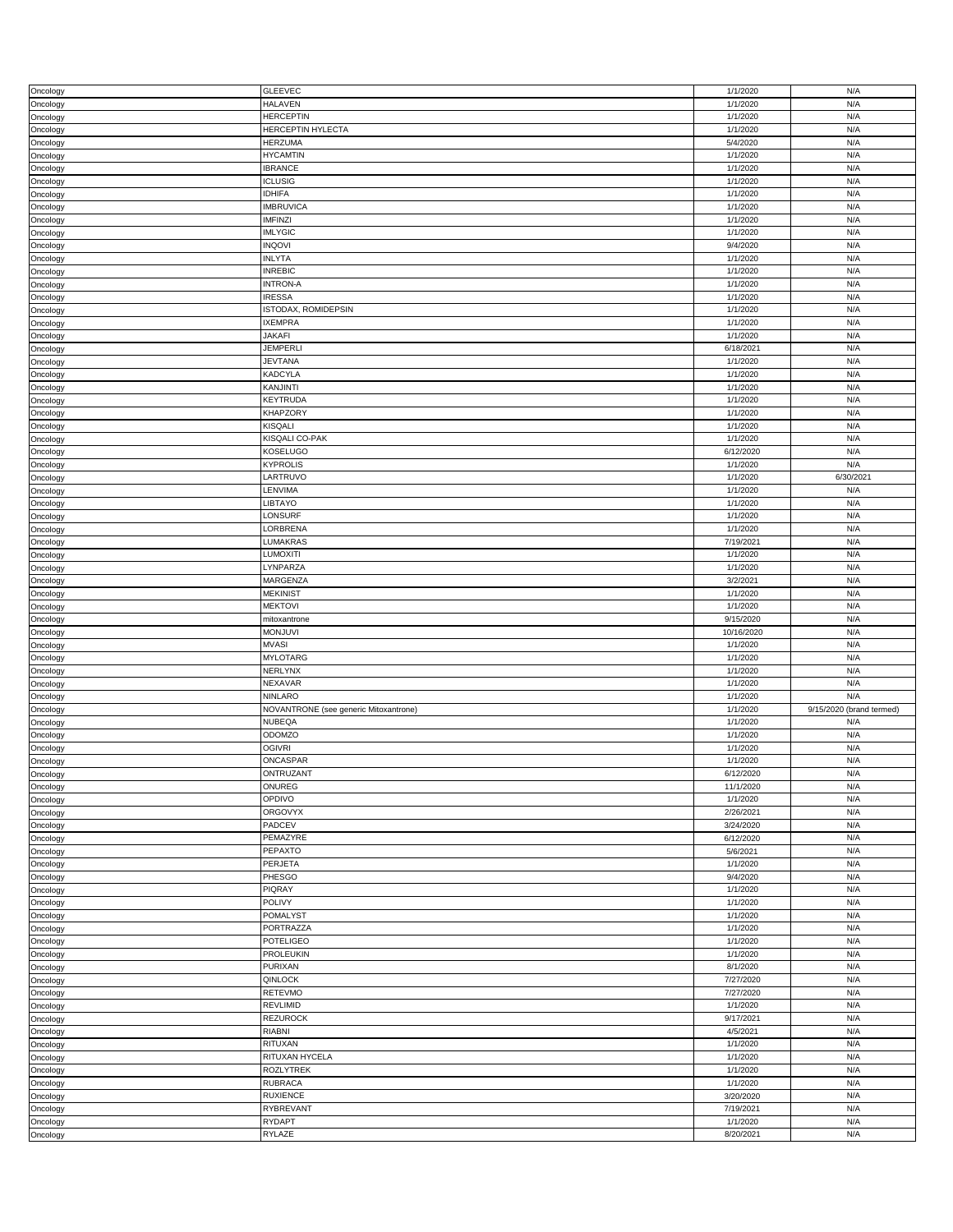| Oncology       | <b>SARCLISA</b>                | 5/1/2020             | N/A        |
|----------------|--------------------------------|----------------------|------------|
| Oncology       | SPRYCEL                        | 1/1/2020             | N/A        |
| Oncology       | <b>STIVARGA</b>                | 1/1/2020             | N/A        |
|                | <b>SUTENT</b>                  | 1/1/2020             | N/A        |
| Oncology       |                                |                      |            |
| Oncology       | <b>SYLATRON</b>                | 1/1/2020             | N/A        |
| Oncology       | SYLVANT                        | 1/1/2020             | N/A        |
| Oncology       | <b>SYNRIBO</b>                 | 1/1/2020             | N/A        |
|                |                                |                      |            |
| Oncology       | TABRECTA                       | 7/27/2020            | N/A        |
| Oncology       | TAFINLAR                       | 1/1/2020             | N/A        |
|                | <b>TAGRISSO</b>                | 1/1/2020             | N/A        |
| Oncology       |                                |                      |            |
| Oncology       | TALZENNA                       | 1/1/2020             | N/A        |
| Oncology       | <b>TARCEVA</b>                 | 1/1/2020             | N/A        |
|                | TARGRETIN                      | 1/1/2020             | N/A        |
| Oncology       |                                |                      |            |
| Oncology       | TASIGNA                        | 1/1/2020             | N/A        |
| Oncology       | <b>TAZVERIK</b>                | 3/24/2020            | N/A        |
| Oncology       | <b>TECENTRIQ</b>               | 1/1/2020             | N/A        |
|                |                                |                      |            |
| Oncology       | TEMOZOLOMIDE (TEMODAR)         | 1/1/2020             | N/A        |
| Oncology       | <b>TEPMETKO</b>                | 3/29/2021            | N/A        |
| Oncology       | THALOMID                       | 1/1/2020             | N/A        |
|                |                                |                      |            |
| Oncology       | <b>TIBSOVO</b>                 | 1/1/2020             | N/A        |
| Oncology       | <b>TORISEL</b>                 | 1/1/2020             | N/A        |
|                |                                |                      | N/A        |
| Oncology       | TRAZIMERA                      | 4/17/2020            |            |
| Oncology       | TREANDA                        | 1/1/2020             | N/A        |
| Oncology       | TRODELVY                       | 7/3/2020             | N/A        |
|                |                                |                      |            |
| Oncology       | <b>TRUSELTIQ</b>               | 7/19/2021            | N/A        |
| Oncology       | TRUXIMA                        | 1/1/2020             | N/A        |
| Oncology       | <b>TUKYSA</b>                  | 6/16/2020            | N/A        |
|                |                                |                      |            |
| Oncology       | <b>TURALIO</b>                 | 1/1/2020             | N/A        |
| Oncology       | <b>TYKERB</b>                  | 1/1/2020             | N/A        |
|                | <b>UKONIQ</b>                  | 4/5/2021             | N/A        |
| Oncology       |                                |                      |            |
| Oncology       | VALCHLOR                       | 1/1/2020             | N/A        |
| Oncology       | <b>VECTIBIX</b>                | 1/1/2020             | N/A        |
|                |                                |                      |            |
| Oncology       | VELCADE                        | 1/1/2020             | N/A        |
| Oncology       | VENCLEXTA                      | 1/1/2020             | N/A        |
| Oncology       | VERZENIO                       | 1/1/2020             | N/A        |
|                |                                |                      |            |
| Oncology       | VITRAKVI                       | 1/1/2020             | N/A        |
| Oncology       | <b>VIZIMPRO</b>                | 1/1/2020             | N/A        |
|                | <b>VOTRIENT</b>                | 1/1/2020             | N/A        |
| Oncology       |                                |                      |            |
| Oncology       | <b>XALKORI</b>                 | 1/1/2020             | N/A        |
| Oncology       | <b>XELODA</b>                  | 1/1/2020             | N/A        |
|                |                                |                      |            |
| Oncology       | <b>XERMELO</b>                 | 1/1/2020             | N/A        |
|                |                                |                      |            |
| Oncology       | <b>XGEVA</b>                   | 1/1/2020             | N/A        |
|                |                                |                      |            |
| Oncology       | <b>XOSPATA</b>                 | 1/1/2020             | N/A        |
| Oncology       | <b>XPOVIO</b>                  | 1/1/2020             | N/A        |
|                | <b>XTANDI</b>                  | 1/1/2020             | N/A        |
| Oncology       |                                |                      |            |
| Oncology       | YERVOY                         | 1/1/2020             | N/A        |
| Oncology       | <b>YONSA</b>                   | 1/1/2020             | N/A        |
|                | ZALTRAP                        | 1/1/2020             | N/A        |
| Oncology       |                                |                      |            |
| Oncology       | ZEJULA                         | 1/1/2020             | N/A        |
| Oncology       | ZELBORAF                       | 1/1/2020             | N/A        |
|                | ZEPZELCA                       |                      | N/A        |
| Oncology       |                                | 7/31/2020            |            |
| Oncology       | ZIRABEV                        | 3/23/2020            | N/A        |
| Oncology       | ZOLINZA                        | 1/1/2020             | N/A        |
|                |                                | 1/1/2020             | N/A        |
| Oncology       | Zometa/Zoledronic Acid         |                      |            |
| Oncology       | ZYDELIG                        | 1/1/2020             | N/A        |
| Oncology       | ZYKADIA                        | 1/1/2020             | N/A        |
|                | ZYNLONTA                       | 6/18/2021            | N/A        |
| Oncology       |                                |                      |            |
| Oncology       | ZYTIGA                         | 1/1/2020             | N/A        |
| Osteoarthritis | <b>DUROLANE</b>                | 1/1/2020             | N/A        |
| Osteoarthritis | <b>EUFLEXXA</b>                | 1/1/2020             | N/A        |
|                |                                |                      |            |
| Osteoarthritis | <b>GEL-ONE</b>                 | 1/1/2020             | N/A        |
| Osteoarthritis | GELSYN-3                       | 1/1/2020             | N/A        |
| Osteoarthritis | <b>GENVISC</b>                 | 1/1/2020             | N/A        |
|                |                                |                      |            |
| Osteoarthritis | <b>HYALGAN</b>                 | 1/1/2020             | N/A        |
| Osteoarthritis | <b>HYMOVIS</b>                 | 1/1/2020             | N/A        |
| Osteoarthritis | MONOVISC                       | 1/1/2020             | N/A        |
|                |                                |                      |            |
| Osteoarthritis | <b>ORTHOVISC</b>               | 1/1/2020             | N/A        |
| Osteoarthritis | SODIUM HYALURONATE             | 4/17/2020            | N/A        |
|                | <b>SUPARTZ</b>                 |                      | N/A        |
| Osteoarthritis |                                | 1/1/2020             |            |
| Osteoarthritis | SYNVISC, SYNVISC ONE           | 1/1/2020             | N/A        |
| Osteoarthritis | TRILURON                       | 1/1/2020             | N/A        |
|                |                                |                      | N/A        |
| Osteoarthritis | <b>TRIVISC</b>                 | 1/1/2020             |            |
| Osteoarthritis | VISCO-3                        | 1/1/2020             | N/A        |
| Osteoporosis   | <b>EVENITY</b>                 | 1/1/2020             | N/A        |
|                |                                |                      |            |
| Osteoporosis   | FORTEO, TERIPARATIDE           | 1/1/2020             | N/A        |
| Osteoporosis   | PROLIA                         | 1/1/2020             | N/A        |
| Osteoporosis   | RECLAST (zoledronic acid)      | 1/1/2020             | N/A        |
|                |                                |                      |            |
| Osteoporosis   | <b>TYMLOS</b>                  | 1/1/2020             | N/A        |
| PAH            | ADEMPAS                        | 1/1/2020             | N/A        |
| PAH            | epoprostenol (Flolan, Veletri) | 1/1/2020             | N/A        |
|                |                                |                      |            |
| PAH<br>PAH     | LETAIRIS<br>OPSUMIT            | 1/1/2020<br>1/1/2020 | N/A<br>N/A |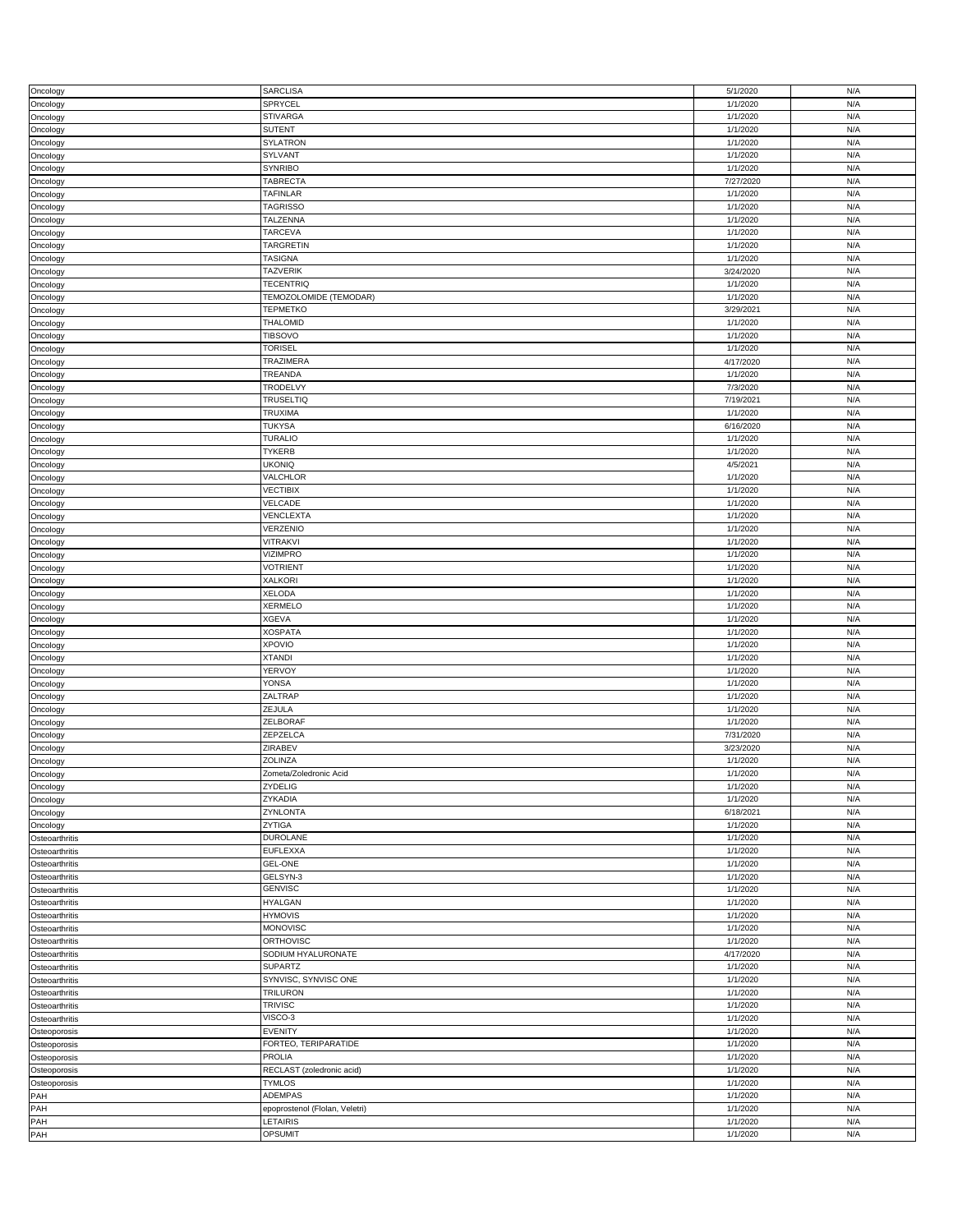|                                                              | <b>ORENITRAM</b>               |                       |            |
|--------------------------------------------------------------|--------------------------------|-----------------------|------------|
| PAH                                                          |                                | 1/1/2020              | N/A        |
| PAH                                                          | REMODULIN                      | 1/1/2020              | N/A        |
| PAH                                                          | sildenafil (Revatio)           | 1/1/2020              | N/A        |
| PAH                                                          | tadalafil, Alyq (Adcirca)      | 1/1/2020              | N/A        |
|                                                              |                                |                       |            |
| PAH                                                          | TRACLEER                       | 1/1/2020              | N/A        |
| PAH                                                          | <b>TYVASO</b>                  | 1/1/2020              | N/A        |
| PAH                                                          | UPTRAVI                        | 1/1/2020              | N/A        |
|                                                              |                                |                       |            |
| PAH                                                          | VENTAVIS                       | 1/1/2020              | N/A        |
| Paroxysmal Nocturnal Hemoglobinuria (PNH)                    | <b>EMPAVELI</b>                | 7/23/2021             | N/A        |
| Paroxysmal Nocturnal Hemoglobinuria (PNH)                    | <b>SOLIRIS</b>                 | 1/1/2020              | N/A        |
|                                                              |                                |                       |            |
| Paroxysmal Nocturnal Hemoglobinuria (PNH)                    | <b>JLTOMIRIS</b>               | 1/1/2020              | N/A        |
| Phenylketonuria (PKU)                                        | KUVAN                          | 1/1/2020              | N/A        |
| Phenylketonuria (PKU)                                        | Palynziq                       | 1/1/2020              | N/A        |
|                                                              |                                |                       |            |
| Pre-Term Birth                                               | MAKENA                         | 1/1/2020              | N/A        |
| Psoriasis                                                    | <b>AVSOLA</b>                  | 4/1/2020              | N/A        |
| Psoriasis                                                    | CIMZIA                         | 3/1/2021              | N/A        |
|                                                              |                                |                       |            |
| Psoriasis                                                    | COSENTYX                       | 1/1/2020              | N/A        |
| Psoriasis                                                    | ENBREL                         | 1/1/2020              | N/A        |
| Psoriasis                                                    | HUMIRA                         | 1/1/2020              | N/A        |
|                                                              |                                |                       |            |
| Psoriasis                                                    | <b>ILUMYA</b>                  | 1/1/2020              | N/A        |
| Psoriasis                                                    | <b>INFLECTRA</b>               | 1/1/2020              | N/A        |
| Psoriasis                                                    | OTEZLA                         | 1/1/2020              | N/A        |
|                                                              |                                |                       |            |
| Psoriasis                                                    | <b>OTREXUP</b>                 | 1/1/2020              | N/A        |
| Psoriasis                                                    | RASUVO                         | 1/1/2020              | N/A        |
| Psoriasis                                                    | REDITREX                       | 6/12/2020             | N/A        |
|                                                              |                                |                       |            |
| Psoriasis                                                    | REMICADE                       | 1/1/2020              | N/A        |
| Psoriasis                                                    | RENFLEXIS                      | 1/1/2020              | N/A        |
| Psoriasis                                                    | SILIQ                          | 1/1/2020              | N/A        |
|                                                              |                                |                       | N/A        |
| Psoriasis                                                    | SKYRIZI                        | 1/1/2020              |            |
| Psoriasis                                                    | <b>STELARA</b>                 | 1/1/2020              | N/A        |
| Psoriasis                                                    | TALTZ                          | 1/1/2020              | N/A        |
|                                                              |                                |                       |            |
| Psoriasis                                                    | TREMFYA                        | 1/1/2020              | N/A        |
| RA                                                           | <b>ACTEMRA</b>                 | 1/1/2020              | N/A        |
| <b>RA</b>                                                    | <b>AVSOLA</b>                  | 4/1/2020              | N/A        |
|                                                              |                                |                       |            |
| RA                                                           | CIMZIA                         | 1/1/2020              | N/A        |
| RA                                                           | ENBREL                         | 1/1/2020              | N/A        |
| RA                                                           | HUMIRA                         | 1/1/2020              | N/A        |
|                                                              |                                |                       |            |
| RA                                                           | <b>INFLECTRA</b>               | 1/1/2020              | N/A        |
| RA                                                           | KEVZARA                        | 1/1/2020              | N/A        |
| RA                                                           | KINERET                        | 1/1/2020              | N/A        |
|                                                              |                                |                       |            |
| RA                                                           | OLUMIANT                       | 1/1/2020              | N/A        |
|                                                              |                                |                       |            |
| RA                                                           | ORENCIA                        | 1/1/2020              | N/A        |
|                                                              |                                |                       |            |
| RA                                                           | <b>OTREXUP</b>                 | 1/1/2020              | N/A        |
| <b>RA</b>                                                    | RASUVO                         | 1/1/2020              | N/A        |
| RA                                                           | REDITREX                       | 6/12/2020             | N/A        |
|                                                              |                                |                       |            |
| RA                                                           | REMICADE                       | 1/1/2020              | N/A        |
| RA                                                           | RENFLEXIS                      | 1/1/2020              | N/A        |
| RA                                                           | RIABNI                         | 4/5/2021              | N/A        |
|                                                              |                                |                       |            |
| RA                                                           | RINVOQ                         | 1/1/2020              | N/A        |
| <b>RA</b>                                                    | RITUXAN                        | 1/1/2020              | N/A        |
| <b>RA</b>                                                    | <b>RUXIENCE</b>                | 3/20/2020             | N/A        |
|                                                              | SIMPONI, SIMPONI ARIA          | 1/1/2020              | N/A        |
| <b>RA</b>                                                    |                                |                       |            |
| <b>RA</b>                                                    | XELJANZ, XELJANZ XR            | 1/1/2020              | N/A        |
| Rare Disorders - Other                                       | <b>CRYSVITA</b>                | 1/1/2020              | N/A        |
| Rare Disorders - Other                                       | <b>DOJOLVI</b>                 | 9/25/2020             | N/A        |
|                                                              |                                |                       |            |
| Rare Disorders - Other                                       | ENSPRYNG                       | 10/26/2020            | N/A        |
| Rare Disorders - Other                                       | <b>FIRDAPSE</b>                | 1/1/2020              | N/A        |
| Rare Disorders - Other                                       | <b>GIVLAARI</b>                | 2/10/2020             | N/A        |
|                                                              |                                |                       | N/A        |
| Rare Disorders - Other                                       | NULIBRY                        | 4/23/2021             |            |
| Rare Disorders - Other                                       | RUZURGI                        | 1/1/2020              | N/A        |
| Rare Disorders - Other                                       | UPLIZNA                        | 8/7/2020              | N/A        |
| Rare Disorders - Other                                       | ZOKINVY                        | 2/1/2021              | N/A        |
|                                                              |                                |                       |            |
| Rare Genetic Adipose Tissue Disorder                         | <b>IMCIVREE</b>                | 6/1/2021              | N/A        |
| Renal                                                        | JYNARQUE PACK                  | 1/1/2020              | N/A        |
| Renal                                                        | JYNARQUE TABS                  | 1/1/2020              | N/A        |
|                                                              |                                |                       |            |
| Renal                                                        | OXLUMO                         | 2/1/2021              | N/A        |
| Renal                                                        | PARSABIV                       | 1/1/2020              | N/A        |
| Renal                                                        | SENSIPAR                       | 1/1/2020              | N/A        |
|                                                              |                                |                       |            |
| Renal                                                        | THIOLA/THIOLA EC               | 7/1/2021              | N/A        |
| <b>RSV</b>                                                   | SYNAGIS                        | 1/1/2020              | N/A        |
| Seizure Disorders                                            | <b>ACTHAR</b>                  | 1/1/2020              | N/A        |
|                                                              |                                |                       |            |
| Seizure Disorders                                            | EPIDIOLEX                      | 1/1/2020              | N/A        |
| Seizure Disorders                                            | <b>FINTEPLA</b>                | 9/14/2020             | N/A        |
| Seizure Disorders                                            | vigabatrin, Vigadrone (Sabril) | 1/1/2020              | N/A        |
|                                                              |                                |                       | N/A        |
| Sickle Cell Disease                                          | ADAKVEO                        | 2/10/2020             |            |
| Sickle Cell Disease                                          | ENDARI                         | 1/1/2020              | N/A        |
| Sickle Cell Disease                                          | <b>OXBRYTA</b>                 | 2/19/2020             | N/A        |
|                                                              | <b>HETLIOZ</b>                 | 1/1/2020              | N/A        |
| <b>Sleep Disorders</b>                                       |                                |                       |            |
| Sleep Disorders                                              | WAKIX                          | 1/1/2020              | N/A        |
| <b>Sleep Disorders</b>                                       | XYWAV                          | 10/26/2020            | N/A        |
|                                                              |                                |                       |            |
| Systemic Lupus Erythamatosus<br>Systemic Lupus Erythamatosus | <b>BENLYSTA</b><br>LUPKYNIS    | 1/1/2020<br>3/25/2021 | N/A<br>N/A |